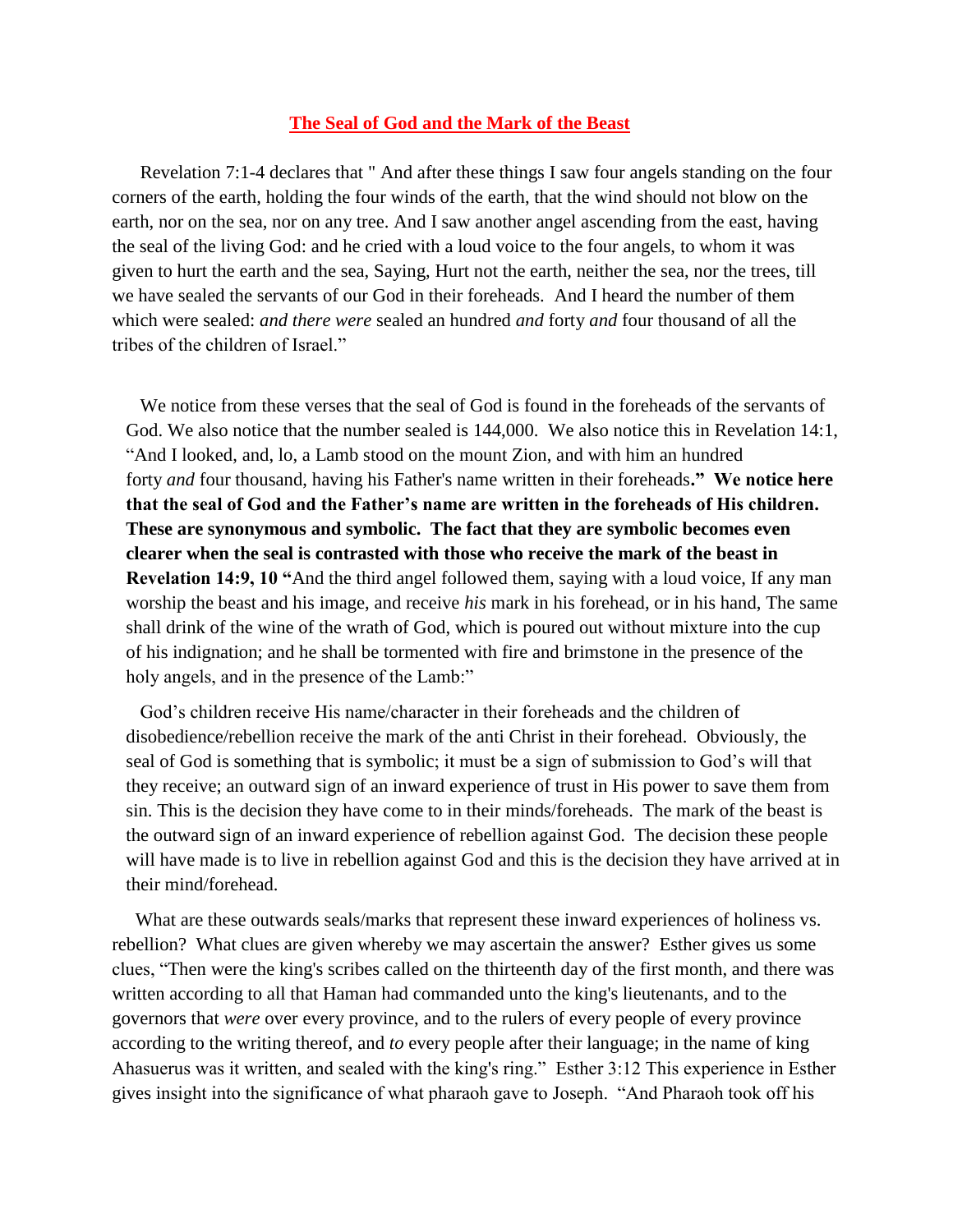ring from his hand, and put it upon Joseph's hand, and arrayed him in vestures of fine linen, and put a gold chain about his neck;" Genesis 41:42

 We see in these stories several very significant things in regard to seals/marks. Kings had rings that contained their seal. Whenever a king sealed a document, it authenticated that document and gave it absolute authority. Without the king's seal, the document was voided. The king's seal contained three things; his name, his position, and his area of jurisdiction. In Esther's day, the king's seal would read: Ahasuerus, king, Persian Empire. It is still the same today. Even notary public's, when sealing a document, thereby legalizing it; have seals that contain these three elements. A king's seal made a document binding, legal, authoritative; or, the law of the land.

 At this juncture, we must ask, "Has God given to mankind any binding, legal documents, or a law, in which He has ascribed His seal?" Isaiah 8 tells us, "Bind up the testimony, seal the law among my disciples.' Verse 16 God gave the 10 commandments as a legal document to the human race to let them know what His will is for humanity and Isaiah tells us that God's law is sealed. Thus, somewhere in the 10 commandments is God's seal. This seal authenticates the law of God and contains the three elements that characterize all seals the world over. Again, all seals contain the name of the person, his title, and his area of jurisdiction.

 Within the Ten Commandments, we find God's seal found in the fourth commandment and in no other commandment. "Remember the sabbath day, to keep it holy. Six days shalt thou labour, and do all thy work: But the seventh day *is* the sabbath of the LORD thy God: in it thou shalt not do any work, thou, nor thy son, nor thy daughter, thy manservant, nor thy maidservant, nor thy cattle, nor thy stranger that *is* within thy gates: For *in* six days **the LORD made heaven and earth, the sea, and all that in them** *is*, and rested the seventh day: wherefore the LORD blessed the sabbath day, and hallowed it." Exodus 20:8-11 Within verse 11, we find the three elements that contain the seal of God. Name: Lord

## Title: Maker/Creator

## Jurisdiction: heaven and earth

 The Sabbath, as outlined in God's law, is the seventh day of the week that we call Saturday. This day is set apart for rest from labor and for special communion with our Maker. The Sabbath is set apart by the weekly cycle of creation and has nothing to do with the moon cycle.

 With the Sabbath being the seal of God, let us plug this back into Revelation 7 and 14 and see if it fits. Is the Sabbath an outward sign of an inward experience? Does the Bible anywhere indicate that the Sabbath is a sign of God's work in our lives? "Speak thou also unto the children of Israel, saying, Verily my sabbaths ye shall keep: for it *is* a sign between me and you throughout your generations; that *ye* may know that I *am* the LORD that doth sanctify you." Ex. 31:13 Ezekiel 20:12 says the same thing, "Moreover also I gave them my sabbaths, to be a sign between me and them, that they might know that I *am* the LORD that sanctify them." These verses plainly show that the Sabbath is a sign of God's power to save us from our sins and rebellion. "Then the Sabbath is a sign of Christ's power to make us holy. And it is given to all whom Christ makes holy. As a sign of His sanctifying power, the Sabbath is given to all who